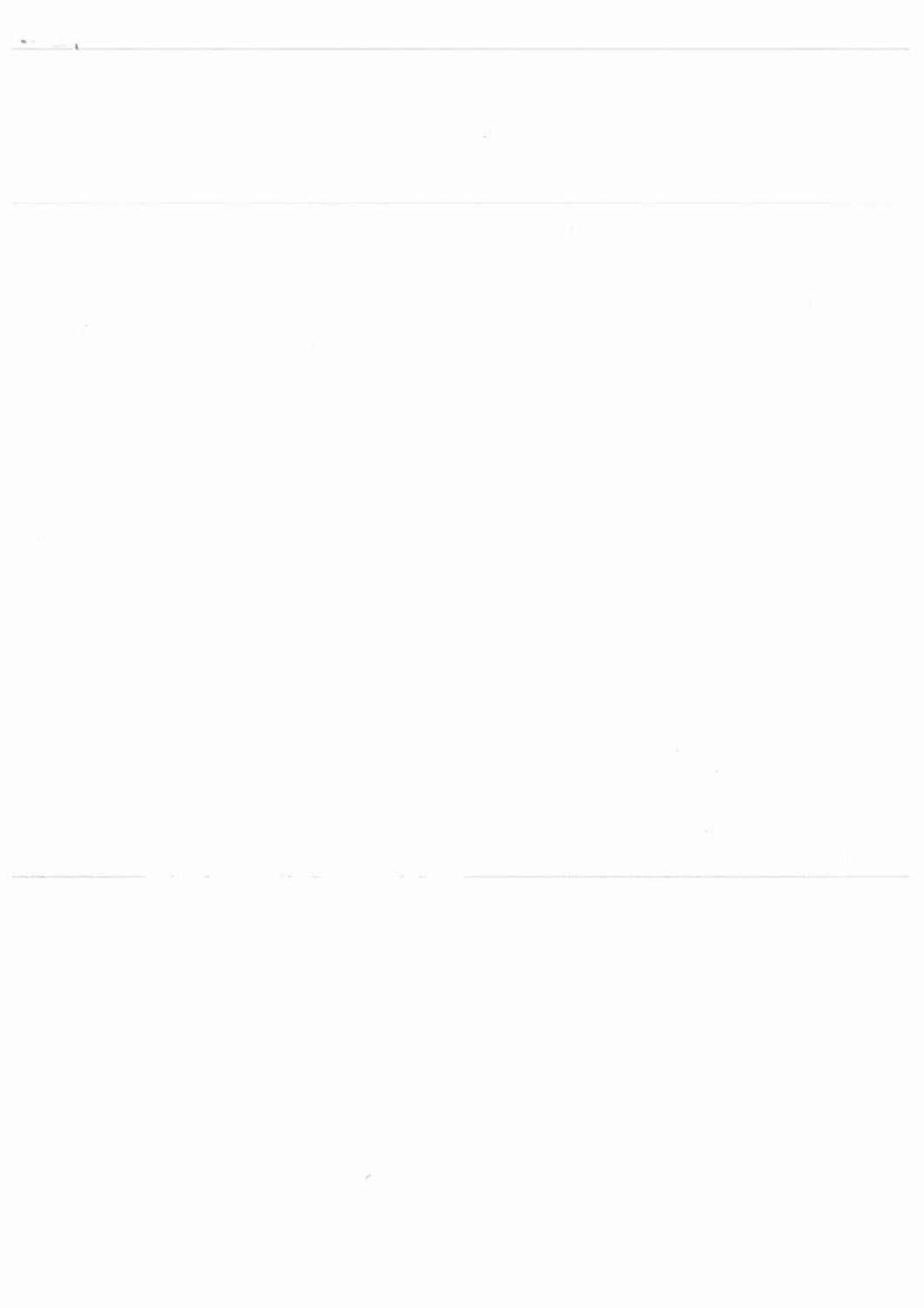3. NO person **shall cause** or permit any vehicle to wait for the purpose of **loading or unloading at any time in any of the lengths of road described in** Schedule 2 of this Order.

 **NO person shall cause or permit any vehicle other than a coach to wait 4.** at any time in the length of road described in Schedule 3 of this Order.

5. NO person shall cause a coach to wait for a period exceeding 15 minutes in the length of road referred to in schedule 3 of this Order or to **return for a further period of waiting in the same length of road if a period of less than 30 minutes has elapsed since the termination of a previous period of waiting by the same coach in the said length of road.**

6. NOTHING in Article 4 or 5 of this Order shall render it unlawful to cause or permit any vehicle to wait in the length of road referred to in **Schedule 3 for so long as may be necessary:-**

- **1. If the vehicle is being used for emergency Fire and Rescue Service,** Ambulance or Police purposes;
- **2. If the vehicle, not being a passenger carrying vehicle, is being used in the service of a local authority in pursuance of statutory powers or** duties provided that it is reasonably necessary in the exercise of such powers or in the performance of such duties for the vehicle to wait in the place in which it is waiting;
- 3. to enable the vehicle, if it cannot conveniently be used for such **purpose in any other road, to be used in connection with any building** or demolition operations, the removal of any obstruction to traffic, the maintenance, improvement or reconstruction of any of the lengths of road so referred to or the laying, erection or alteration or repair in or **near to any of the said lengths of roads or any sewer or of any main, pipe or apparatus for the supply of gas, water or electricity or of any telegraph apparatus as defined in paragraph 1(1) of the** Telecommunications Code contained in the Second Schedule to the Telecommunications Act 1984;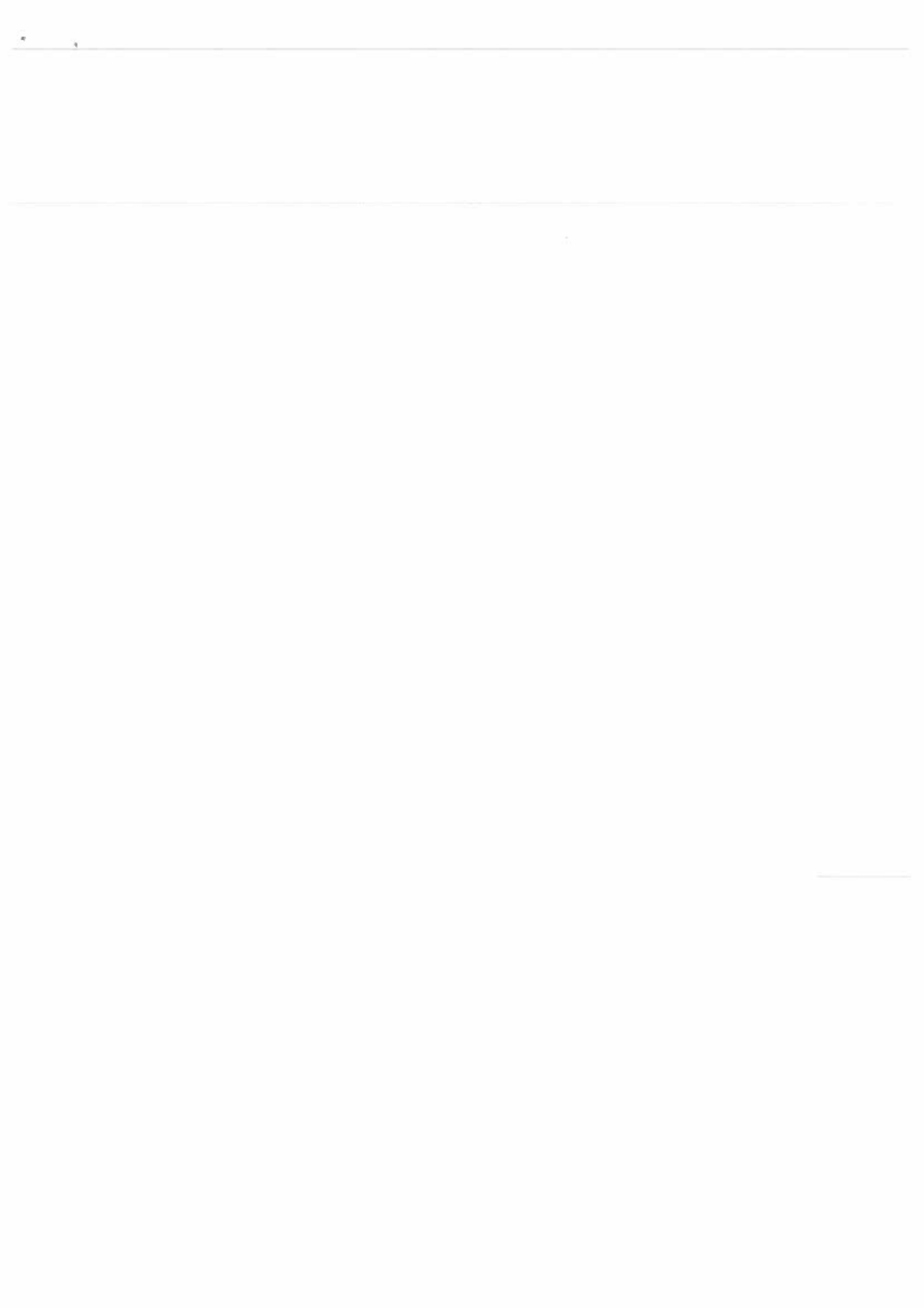- 4. if the vehicle is in the service of or employed by the Post Office and is **waiting in any affected length or road whilst postal packets, as defined in Section 87 of the Post Office Act 1953, addressed to premises adjacent to that length or road are being unloaded from any vehicle or having been unloaded therefrom are being delivered or while postal packets are being collected from premises or posting boxes adjacent to that length or road;**
- **5. if the vehicle is waiting only for so long as may be reasonably necessary while a gate or barrier is opened or closed to allow access or departure to or from adjacent premises;**
- **6. if the vehicle is waiting owing to the driver being prevented from proceeding by circumstances beyond his control, or the driver has been told to wait by a police constable in uniform, or such waiting is necessary in order to avoid an accident;**

**7. IF a vehicle is left or abandoned in a length of road or in any other location whatsoever to which any provision of this Order applies in contravention of any of the provisions of this Order a penalty charge shall be payable and**/**or the vehicle may be removed from that location.**

8. NOTWITHSTANDING any of the foregoing provisions of this Order the Council may **at its discretion (including requiring an administration fee) issue a dispensation allowing a specific vehicle to wait in a length of road or any other location whatsoever to which any provision of this Order applies during the hours of operation of any restriction or prohibition to the contrary.**

 THE provisions in Schedule 2 Part 1 of The Consolidation of Waiting 9. **Restrictions, On Street Parking Places, Residents' Parking Places and Protection of Bus Stops) Order 2003 are hereby revoked so far as the lengths of road specified in Schedule 4 to this Order are concerned.**

10. SAVE as provided in Article 9 of this Order, the 2003 Order shall **remain in full force and effect.**